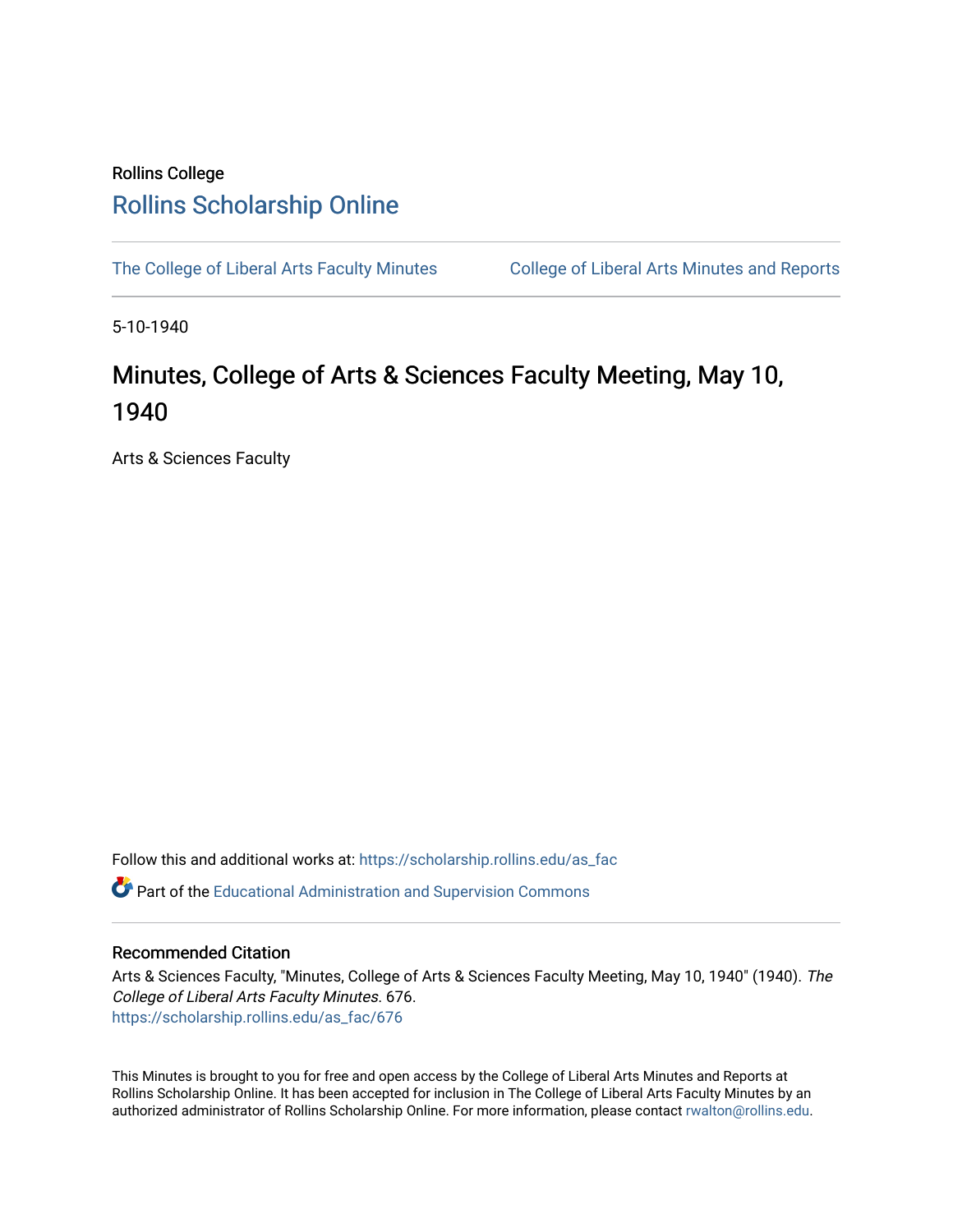## MINUTES OF THE FACULTY for May 10, 1940

 $May 10,1940$ <br>9th

,,

The ninth meeting of the Rollins College Faculty for the year 1939-40 was called to order by Dean Anderson at 4:10 P.M., Friday, May 10. in Knowles 523.

The following members of the faculty were present: Dean Anderson, Professor Allen, Professor H. Bailey, Professor Biddle, Mr. Burns, Dr. Clarke, Dean Enyart, Dr. Feuerstein, Dr. F'rance, Professor Hanna, Dr. Hasbrouck, Dr. P. Hutchings, Dr. W. Hutchings, Professor Johnson, Dr. Kinsler, Mr. Kvam, Dr. Melcher; Professor Mendell, Professor Moore, Dr. Moos, Dean Nance, Miss Ortmayer, Professor Packham, Professor Shor, Dr. Smith, Professor Steel, Dr. Stein, Dr. Stone, Miss Treat, Professor Wattles, Professor Weinberg, Dean Wise, Dr. Young, Mr. Yust,

Dean Anderson announced that Dean Enyart has placed on social probation George Chisholm, William House, Alf red Swan, and John Willis.

Dean Enyart announced that the Faculty-Student Committee on Fraternities had ruled that rushing should extend for two weeks from September 29 through October 13. This was approved on the motion of Dr. France,

Dean Anderson announced the dates of graduation exercises-- Class Day, 10:00, Friday, May 31, Baccalaureate, 10:30, Sunday, June 2, Commencement, 10:00, Monday, June 3. He reminded the faculty that all members are expected to be present at Commencement and march in the procession unless excused by the President and the Dean. Classes for under-graduates will end at 12:45 on Saturday, June 1, and classes for seniors will end at 6:00 P.M., Wednesday, May 29.

Dean Anderson asked the faculty to attend senior comittees punctually, as failure to do so has a bad effect on the seniors and wastes the time of other members of the committee.

Dean Anderson reminded the faculty that today is the last day for filing dates for next year's calendar.

On the motion of Dean Enyart, seconded by Dr. Moos, it was voted that a committee be appointed to arrange a faculty picuic to which the seniors are to be invited.

The question of a Play Day at Stetson on May 18 was discussed. Dr. Kinsler moved that the two morning classes be hold for at least one hour each. He amended the motion to read that classes be held as usual. Seconded by Professor Weinberg and carried. Dean Anderson suggested that Dr. Adams be asked to arrange events so that as small a number of students as possible will have to ask for excuses from class that morning .•

Dr. Moos read the following motion of the Faculty Committee on Intercollegiate Athletics: As it is the policy of the College to conduct intercollegiate sports, all students participating in such sports should be given every opportunity to mako up work missed and should not be penalized for consequent absence from class.